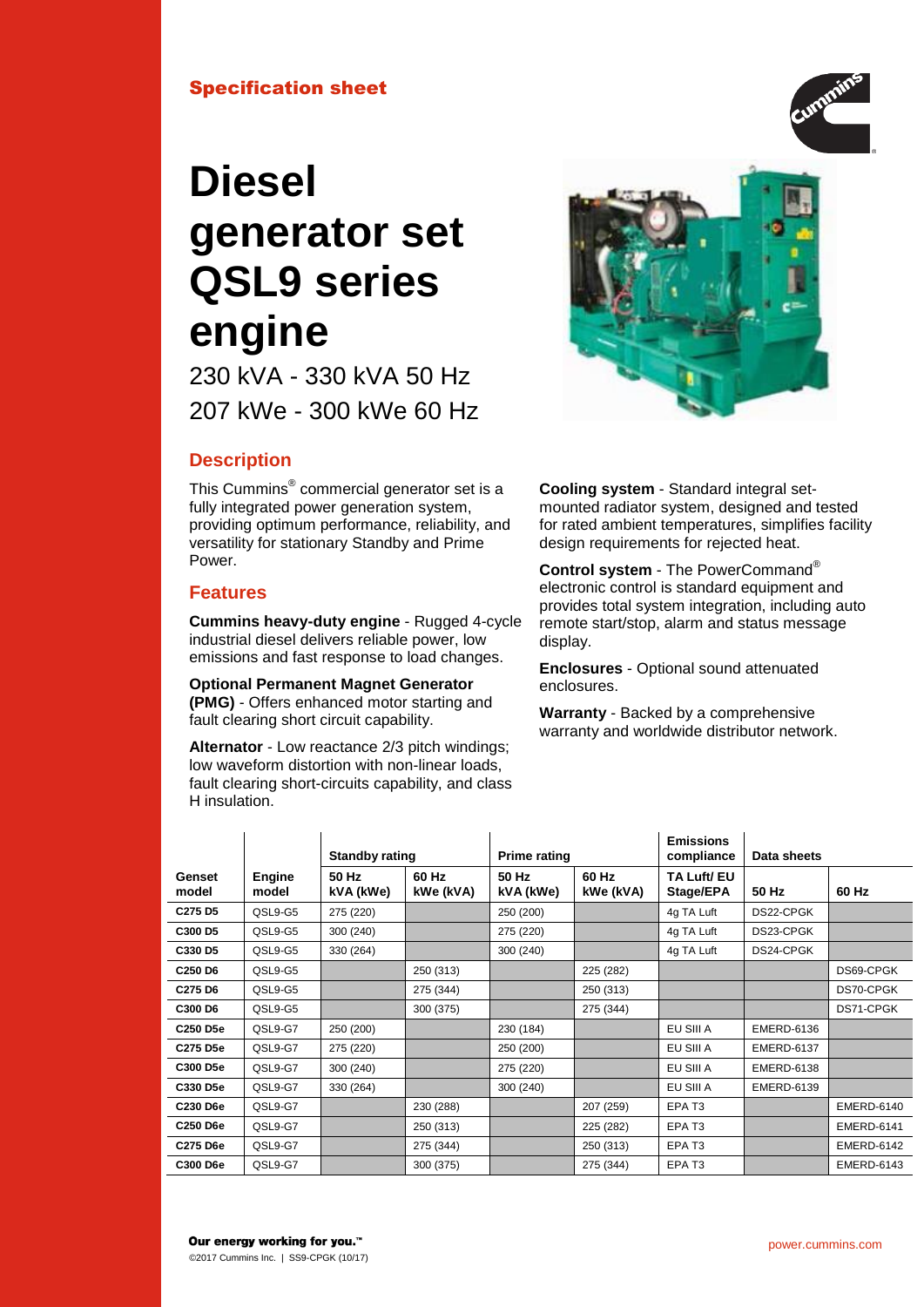# **Generator set specifications**

| Governor regulation class                | ISO8528 G3 for C300/330 D5/e, C275/300 D6/e<br>ISO8528 G2 for C250/275 D5/e, C230/250 D6/e |  |  |
|------------------------------------------|--------------------------------------------------------------------------------------------|--|--|
| Voltage regulation, no load to full load | $± 1\%$                                                                                    |  |  |
| Random voltage variation                 | $± 1\%$                                                                                    |  |  |
| Frequency regulation                     | Isochronous                                                                                |  |  |
| Random frequency variation               | ± 0.5%                                                                                     |  |  |
| <b>EMC</b> compatibility                 | BS EN61000-6-4 / BS EN61000-6-2                                                            |  |  |

# **Engine specifications**

| Design                      | 4 cycle, in-line, turbocharged, charge air-cooled                                                                    |  |  |  |  |
|-----------------------------|----------------------------------------------------------------------------------------------------------------------|--|--|--|--|
| <b>Bore</b>                 | 114 mm (4.5 in.)                                                                                                     |  |  |  |  |
| Stroke                      | 145 mm (5.7 in.)                                                                                                     |  |  |  |  |
| Displacement                | 8.8 liter $(543 \text{ in}^3)$                                                                                       |  |  |  |  |
| Cylinder block              | Cast iron, 6 cylinder                                                                                                |  |  |  |  |
| Battery capacity            | 100 AH                                                                                                               |  |  |  |  |
| Battery charging alternator | 70 amps                                                                                                              |  |  |  |  |
| Starting voltage            | 24 volt, negative ground                                                                                             |  |  |  |  |
| Fuel system                 | Direct injection                                                                                                     |  |  |  |  |
| Fuel filter                 | Spin on fuel filters with water separator, StrataPore technology,<br>extended life                                   |  |  |  |  |
| Air cleaner type            | Heavy duty, dry replaceable element, OptiAir <sup>™</sup> technology, 2-stage air<br>filters                         |  |  |  |  |
| Lube oil filter type(s)     | Spin on full flow filter, StrataPore technology, extended life                                                       |  |  |  |  |
| Standard cooling system     | 122 °F (50 °C) ambient radiator for QSL9-G5 powered sets<br>105 °F (40 °C) ambient radiator for QSL9-G7 powered sets |  |  |  |  |

# **Alternator specifications**

| Design                                       | Brushless, single bearing, revolving field                                         |
|----------------------------------------------|------------------------------------------------------------------------------------|
| Stator                                       | $2/3$ pitch                                                                        |
| Rotor                                        | Single bearing, flexible disc                                                      |
| Insulation system                            | Class H                                                                            |
| Standard temperature rise                    | Prime 125 °C temp rise @ 40 °C ambient<br>Standby 163 °C temp rise @ 27 °C ambient |
| Exciter type                                 | Self excited or separately excited by PMG                                          |
| Phase rotation                               | A(U), B(V), C(W)                                                                   |
| Alternator cooling                           | Direct drive centrifugal blower fan                                                |
| AC waveform Total Harmonic Distortion (THDV) | No load <1.5%. Non distorting balanced linear load <5%                             |
| Telephone Influence Factor (TIF)             | < 50% per NEMA MG1-122.43                                                          |
| Telephone Harmonic Factor (THF)              | < 2%                                                                               |

# **Available voltages**

| 50 Hz Line-Neutral/Line-Line   60 Hz Line-Neutral/Line-Line |  |
|-------------------------------------------------------------|--|
|-------------------------------------------------------------|--|

| $\cdot$ 277/480<br>$\cdot$ 139/240<br>$\cdot$ 115/200<br>$\cdot$ 255/440<br>$\cdot$ 110/190<br>$\cdot$ 127/220<br>$\cdot$ 255/440<br>.240/416<br>$\cdot$ 220/380*<br>$\cdot$ 127/220<br>$\cdot$ 120/208<br>$\cdot$ 230/400<br>$\cdot$ 240/416<br>$\cdot$ 115/200<br>$\cdot$ 220/380 |  |  |
|-------------------------------------------------------------------------------------------------------------------------------------------------------------------------------------------------------------------------------------------------------------------------------------|--|--|
|                                                                                                                                                                                                                                                                                     |  |  |
|                                                                                                                                                                                                                                                                                     |  |  |

\* Derate may be applicable at this voltage. Please consult the factory for details.

# **Generator set options**

#### **Engine**

Water jacket heater 120 or 240 V

#### **Enclosure**

Sound attenuated canopy

## **Alternator**

- Alternator heater
- Exciter voltage regulator (PMG)
- High alternator temp shutdown
- Low temp rise alternator

#### **Circuit breaker**

- 3 pole main circuit breaker std. scope, 4 pole as an option
- Motorised 3 or 4 pole circuit breaker
- Aux contacts and trip alarm
- Shunt trip 24 V dc

## **Fuel tank**

- Low fuel level warning or shutdown
- High fuel level warning
- Extended fuel tank capacity: 691 / 1200 liters

#### Our energy working for you.™

©2017 Cummins Inc. | SS9-CPGK (10/17)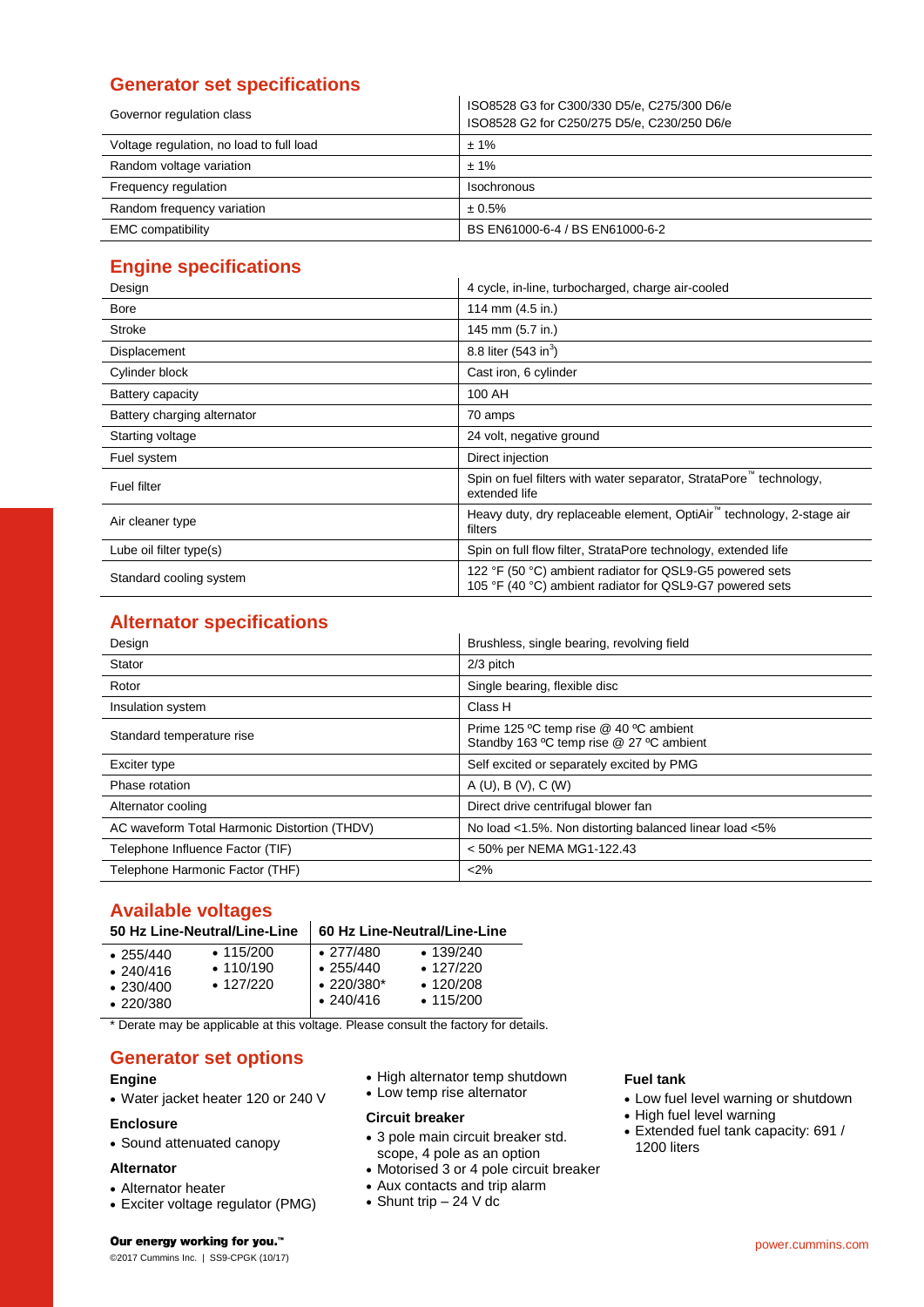# **Generator set options (continued)**

#### **Control panel**

- PowerCommand 3.3 MLD
- AC output bargraph
- Shutdown audible alarm
- Earth fault shutdown

# **Warranty**

- 10 years for major components
- 5 years for Standby application
- 2 years for Prime application

## **Silencer**

- 25 dB(A) residential silencer for open sets
- 30/35 dB(A) critical silencer for open sets

## **Battery charger**

- Set mounted
- Standalone

\*Note: Some options may not be available on all models - consult factory for availability.

# **PowerCommand 1.2 control system**



The PowerCommand control system is an integrated microprocessor based generator set control system providing voltage regulation, engine protection, alternator protection, operator interface and isochronous governing. Refer to document S-1567 for more detailed information on the control.

#### **Major features include**

- Power management Control function provides battery monitoring and testing features and smart starting control system.
- Digital voltage regulation Single phase full wave SCR type regulator.
- Communications interface Control comes standard with PCCNet and Modbus interface.
- Regulation compliant Prototype tested: CE, UL, and CSA compliant.
- Service InPower™ PC-based service tool available for detailed diagnostics, setup, data logging and fault simulation.
- Easily upgradeable PowerCommand controls are designed with common control interfaces.
- Reliable design The control system is designed for reliable operation in harsh environment.

## **Operator panel features**

- 128 x 128 pixels graphic LED backlight LCD
- Auto, manual, start, stop, fault reset and lamp test/panel lamp switches.
- Alpha-numeric display with pushbuttons.
- LED lamps indicating genset running, remote start, not in auto, common shutdown, common warning, manual run mode, auto mode and stop mode.
- Multiple language support.

## **Alternator data**

- Line-to-Neutral and Line-to-Line AC volts
- 3-phase AC current
- Frequency
- kVA (three phase and total)

## **Engine data**

- DC voltage
- Engine speed

Lube oil pressure

#### Coolant temperature

## **Other data**

- Genset model data
- Start attempts, starts, running hours, kVA hours
- Fault history and control hours time stamp for up to 10 events
- Data logging and fault simulation (requires InPower).

## **Standard control functions**

#### **Digital governing**

- Integrated digital electronic isochronous governor
- Temperature dynamic governing
	- Configurable inputs: Control includes (4) input signals from customer

#### **Digital voltage regulation**

- Integrated digital electronic voltage regulator
- Line to Line voltage sensing
- Configurable torque matching

## **Engine protection**

- Battery voltage monitoring and protection
- Overspeed shutdown
- Low oil pressure warning and shutdown
- High/low coolant temperature warning or shutdown
- Low coolant level warning or shutdown
- Fail to start (overcrank) shutdown
- Fail to crank shutdown
- Cranking lockout
- Sensor failure indication
- Low fuel level warning or shutdown (optional)
- Fuel-in-rupture-basin warning or shutdown (optional)
- Full authority electronic engine protection
- Battle short to allow some shutdown faults to be bypassed

## **Control functions**

- Time delay start and cool down
- Cycle cranking
- Configurable inputs (4) and outputs (2)
- Remote emergency stop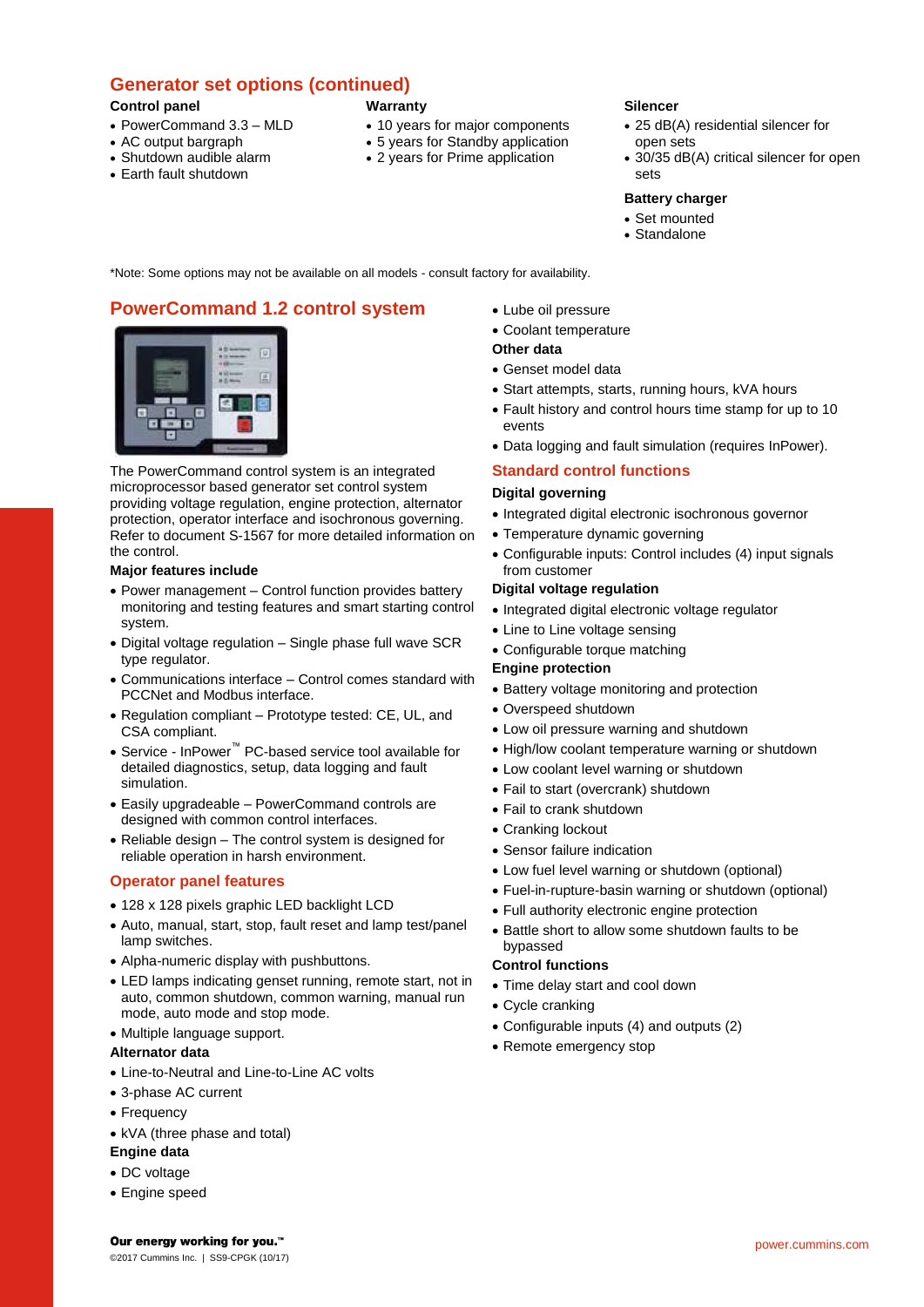# **Optional PowerCommand 3.3 control system**



The PowerCommand 3.3 has the following additional features and benefits over the PowerCommand 1.2. Refer to document S-1570 for more detailed information on the control.

- AmpSentry<sup>TM</sup> Includes integral AmpSentry protection, which provides a full range of alternator protection functions that are matched to the alternator provided.
- Advanced voltage regulation Three phase full wave FET type regulator for stable operation with all load types.
- Paralleling control function with isolated bus or utility.
- Digital power transfer control Provides load transfer operation in open transition, closed transition, or soft ramping transfer modes.

#### **Operator panel features**

- 320 x 240 pixels graphic LED backlight LCD
- In addition to the 1.2 functions, the operator panel displays paralleling breaker status and provides for direct control of the paralleling breaker.
- Data logs Includes engine run time, controller on time, number of start attempts, total kilowatt hours, and load profile
- Fault history Provides a record of the most recent fault conditions with control date and time stamp for up to 32 events
- Real time clock for fault and event time stamping
- Exerciser clock and time of day start/stop initiate a test with or without load, or a Base Load or Peak Shave session
- Alternator data includes kW, kVar, power factor kVA (three phase and total)

## **Paralleling control functions**

- First Start Sensor System selects first genset to close to bus
- Phase Lock Loop Synchronizer with voltage matching
- Sync check relay
- Isochronous kW and kVar load sharing
- Load govern control for utility paralleling

 Extended Paralleling (Base Load/Peak Shave) Mode Digital power transfer control, for use with a breaker pair to provide open transition, closed transition, ramping closed transition, peaking and base load functions.